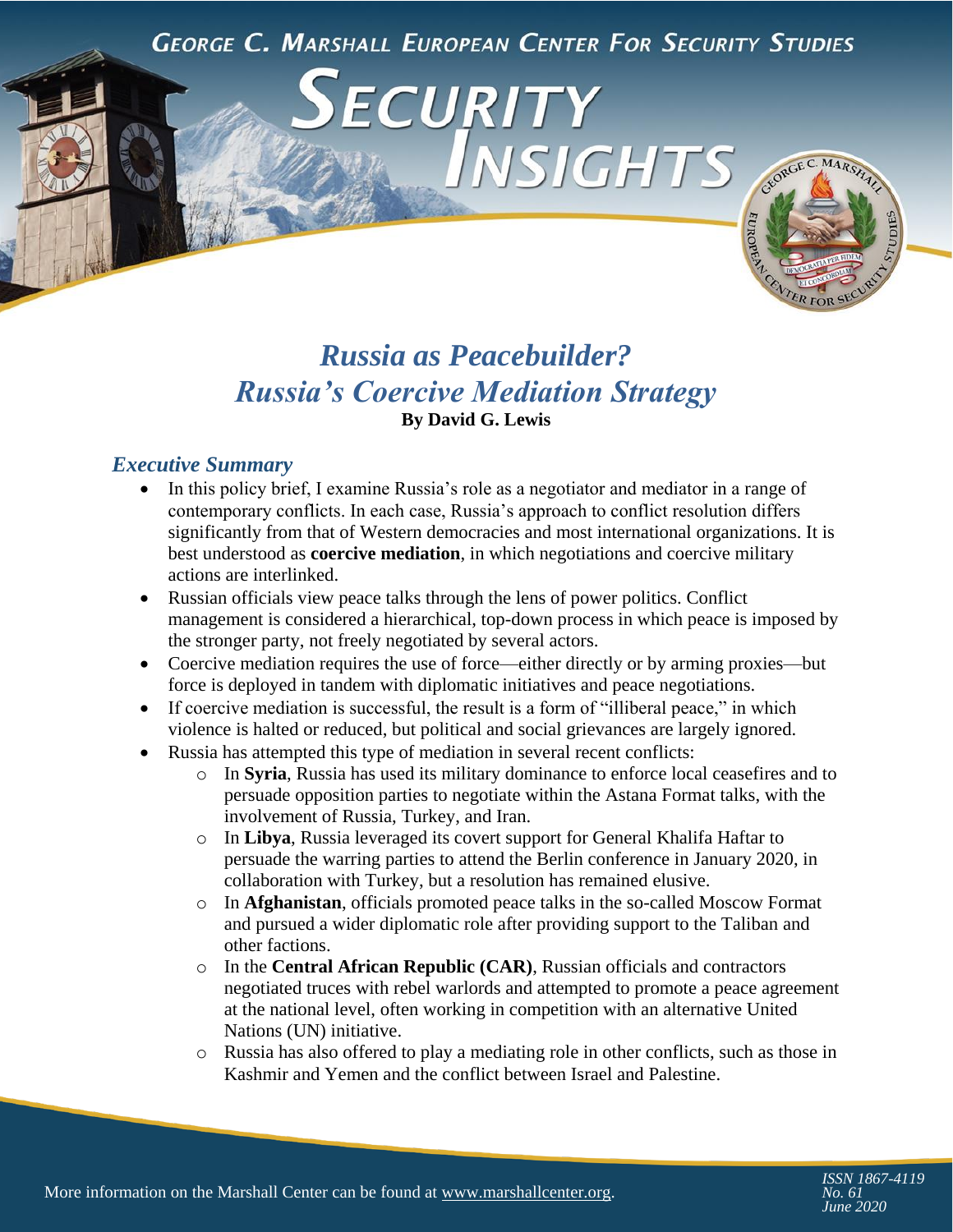Russia's approach has at times been superficially attractive, offering short-term responses that offer to halt deadly violence. However, in several cases, Russia's military and diplomatic activities have instigated or worsened tensions. In the longer term, coercive mediation does not resolve the underlying tensions that gave rise to conflict in the first place.

# *The Russian Model: Coercive Mediation*

Russia's mediation model—which I term **coercive mediation**—is a form of negotiation informed by power politics. Typically, liberal approaches to conflict resolution have sought to end conflicts by finding a solution acceptable to all warring parties through peace talks. Peace processes in the 1990s in the Balkans, Northern Ireland, and South Africa all followed such a model, which assumes that peace can emerge from carefully mediated talks among different political factions and armed actors will compromise to achieve peace.

This approach—sometimes known as **liberal peacebuilding**—has relied on peace talks, often overseen by small, Western states, such as Norway, which were assumed to be neutral actors. Such initiatives have often been accompanied by an influx of international organizations and civil society into conflict zones, aiming to address both the immediate consequences of conflict and the underlying root causes. But liberal peacebuilding has a mixed record, often failing to resolve conflicts and arguably exacerbating others.<sup>1</sup>

As part of a wider backlash against liberalism, an alternative model of "illiberal" or "authoritarian" conflict management has become more prevalent. In this model, the response to an internal conflict relies on military force, but it is also accompanied by coercive forms of negotiation to co-opt parties, divide the opposition, and provide some legitimacy to counterinsurgency operations.<sup>2</sup>

Russia's role in promoting illiberal responses to conflict began at home, when it rejected international attempts to mediate in the conflict in Chechnya and ended peace talks with rebels. Instead, after 1999 it pursued a remorseless counterinsurgency campaign, accompanied by political moves to promote loyal Chechens. Military victory was complemented by this "Chechenization" and consolidated by providing generous funding to cement Chechen leader Ramzan Kadyrov's control.

At the international level, Russia consistently used its veto in the UN Security Council to shield governments in Sudan, Sri Lanka, Myanmar, and Syria from Western criticisms of human rights abuses or war crimes. Russia also challenged emerging international norms, such as the responsibility to protect (R2P), which demanded international intervention to halt mass abuses. Instead, Russia promoted hard understandings of state sovereignty.

Russia intervened militarily in Georgia (2008), Ukraine (2014), and Syria (2015). In each case, alongside military activity, Russia pursued various forms of diplomatic bargaining. In Georgia,

 $\overline{\phantom{a}}$ 

<sup>1</sup> Oliver P. Richmond, "The Problem of Peace: Understanding the 'Liberal Peace,'" *Conflict, Security & Development*, Vol. 6, No. 3, 2006, pp. 291–314.

<sup>2</sup> David Lewis, John Heathershaw, and Nick Megoran, "Illiberal Peace? Authoritarian Modes of Conflict Management," *Cooperation and Conflict*, Vol. 53, No. 4, 2018, pp. 486–506.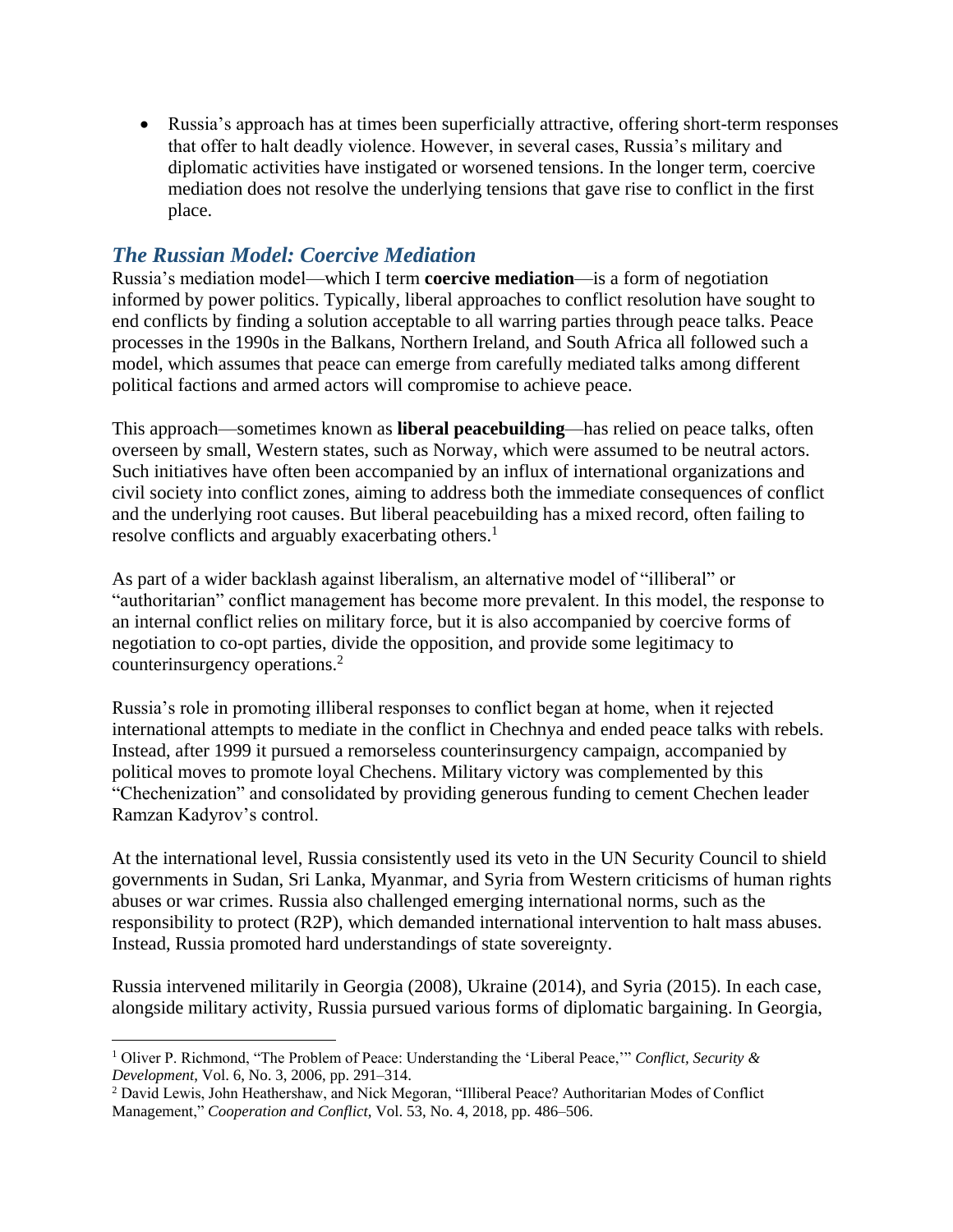fighting was halted by the six-point peace plan negotiated by French President Nicolas Sarkozy and Russian President Dmitry Medvedev, but the deal effectively protected Russia's control of separatist regions. In Ukraine, Russia also achieved a diplomatic victory in the two Minsk agreements, which ensured that any reintegration of the Donbas into Ukraine would be fraught with political problems. In Syria, as discussed later, Russia has been an active proponent of both local and international peace negotiations.

# *Basic Tenets of Coercive Mediation*

Coercive mediation does not propose a coherent blueprint or model. Unlike many Western liberal approaches, it is much more context-specific. Policies are based on a study of the correlation of forces in a conflict and on the local and regional power dynamics in each case. But there are some consistent elements that underpin Russia's approach.

1. **The goal is to stop the fighting, not to transform societies.** Russia is not concerned with achieving social transformation or democratization but aims only to introduce a minimum of political order, in line with Russia's geopolitical interests. Consequently, Russia is happy to support a wide range of partners with different ideologies—from the Taliban to General Khalifa Haftar's Libyan rebels—just as long as they seem capable of imposing order and protecting Russia's interests.

2. **The only guarantee of stability is a strong state.** While liberal approaches to conflict often view the state as part of the problem, Russia argues that a strong state is the only solution. Democratization and elections are often destabilizing, and it is better to have an authoritarian strongman who can keep order than a pluralist polity that allows terrorist and militant groups to flourish. Russia has backed rebel groups in Afghanistan and Libya, because it believes they offer a better chance of imposing order and accommodating Russian interests.

3. **Powerful states are better mediators than weak states.** Resolving conflicts is not best done through peace talks mediated by a neutral party (e.g., Norway) but by strong actors imposing their will on warring parties to achieve a cessation of violence (e.g., Russia, Turkey). In the case of Afghanistan, Russia has opposed a widening of the peace process to include numerous states from outside the region. The entrance ticket to the negotiation room is the power to influence armed groups on the ground.

4. **Military activities and peace talks are closely inter-related**. The line between war and peace is completely blurred: Peace talks are a continuation of war by other means. On the other hand, there can be no outright military victory without accompanying negotiations, diplomacy, and information campaigns.

5. **Unscrupulous methods are acceptable to persuade parties to agree to peace proposals**. To produce a settlement that respects its interests, Russia is willing to use a wide palette of methods, including promises of business deals, coercion and the use of violence, manipulation of humanitarian or development aid, or other violations of international humanitarian law.

6. **All conflicts have a regional dimension.** Because all regional powers are likely to have proxies in conflicts, Russia believes that a starting point for any conflict resolution is to achieve a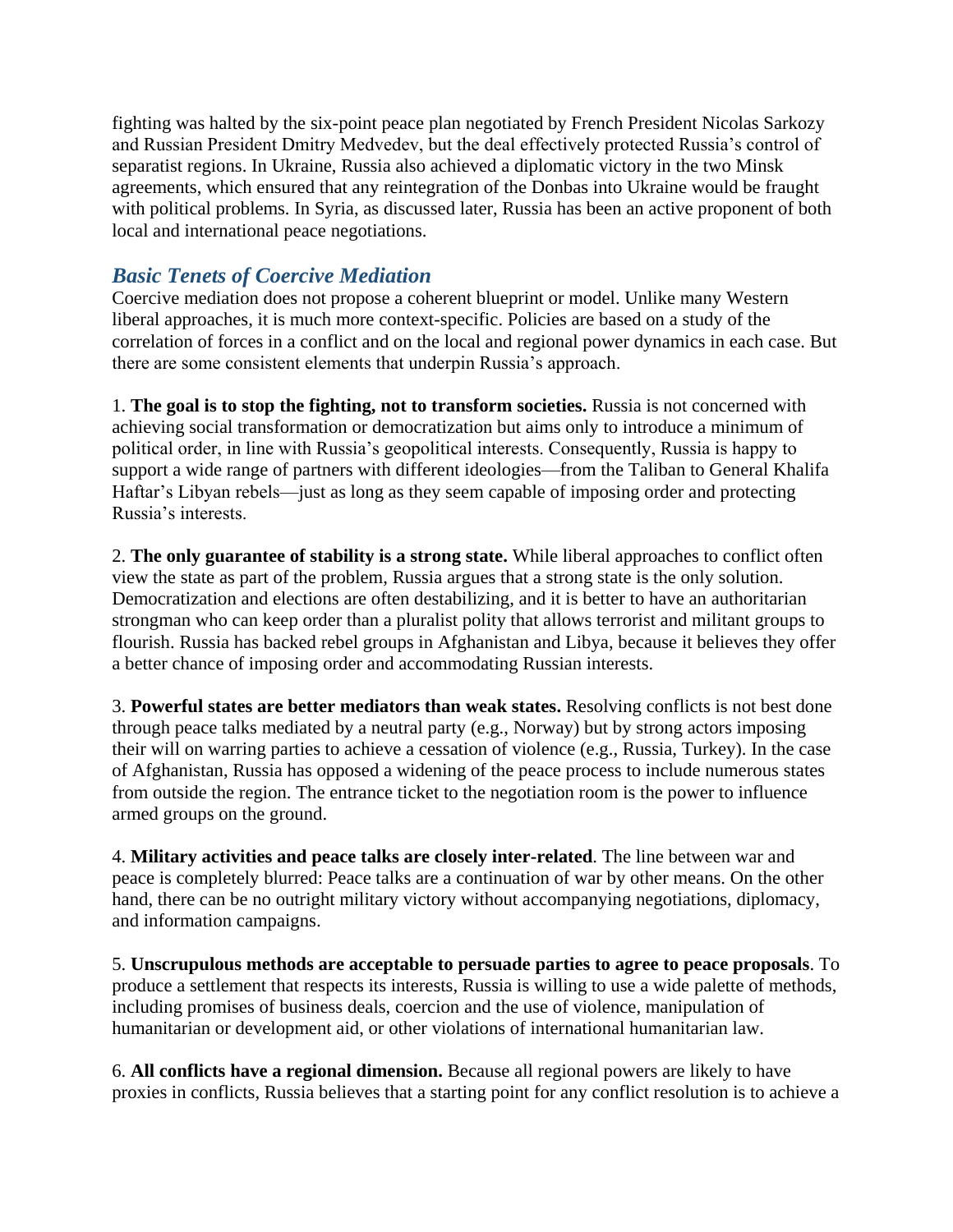regional consensus on a way forward. Conflict resolution needs a multi-level approach, in which consensus among regional powers precedes a political agreement on the ground. For more lasting geopolitical gains, Russia also seeks legitimation through the UN.

7. **The West is part of the problem, not part of the solution**. Moscow argues that the intervention of Western powers is one of the primary causes of conflict in the Middle East and elsewhere. Regional powers, not Western states, are the most effective actors to resolve conflicts. Most conflicts in which Russia is involved also represent an opportunity to weaken and supplant the United States and its allies.

# *Russia and Regional Conflicts*

Many of these Russian mechanisms of conflict management were already familiar to scholars of post-Soviet wars in the early 1990s in such countries as Moldova, Georgia, and Tajikistan. However, they took on a new significance as Russia began projecting power outside the former Soviet space into the Middle East and other regions. Russia has become involved in wars in Syria, Libya, Afghanistan, and the CAR in different capacities. Each case demonstrates different elements of Russia's coercive mediation model and different levels of success.

#### *Syria and the Astana Process*

 $\overline{\phantom{a}}$ 

Russia accompanied its military campaign in Syria in 2015 with a range of negotiations and mediation activities. On the ground, the Russian military was sometimes directly involved in ceasefire talks with rebels, but these were extremely asymmetric affairs, forming part of the Russian-backed Syrian counterinsurgency campaign. Negotiations with rebels were preceded by tactics of siege and aerial bombardment and were designed to force fighters to agree to leave the area and move to de-escalation zones. Eventually, most fighters ended up in Idlib because other de-escalation zones were overrun by government forces.<sup>3</sup>

At the international level, Russia established an alternative peace process in January 2017 in place of the moribund Geneva process. The so-called Astana process (launched in the Kazakh capital) brought together Turkey, Iran, and Russia as guarantor states to preside over a series of meetings with members of the armed opposition and government delegates. Progress was slow and initially confined to agreement on de-escalation zones, including Idlib.<sup>4</sup> The three states supported a Syrian National Dialogue Congress, which convened in Sochi in January 2018. Delegates agreed to establish a Constitutional Committee under the auspices of the UN Geneva process, comprising a mix of government, opposition, and civil society delegates. The committee finally met in Geneva in late October 2019.

<sup>3</sup> Marika Sosnowski, "Ceasefires as Violent State-Building: Local Truce and Reconciliation Agreements in the Syrian Civil War," *Conflict, Security & Development*, 2019.

<sup>4</sup> "Syrian War: All You Need to Know About the Astana Talks," *Al-Jazeera*, October 30, 2017, [https://www.aljazeera.com/news/2017/10/syrian-war-astana-talks-171029160554816.html.](https://www.aljazeera.com/news/2017/10/syrian-war-astana-talks-171029160554816.html)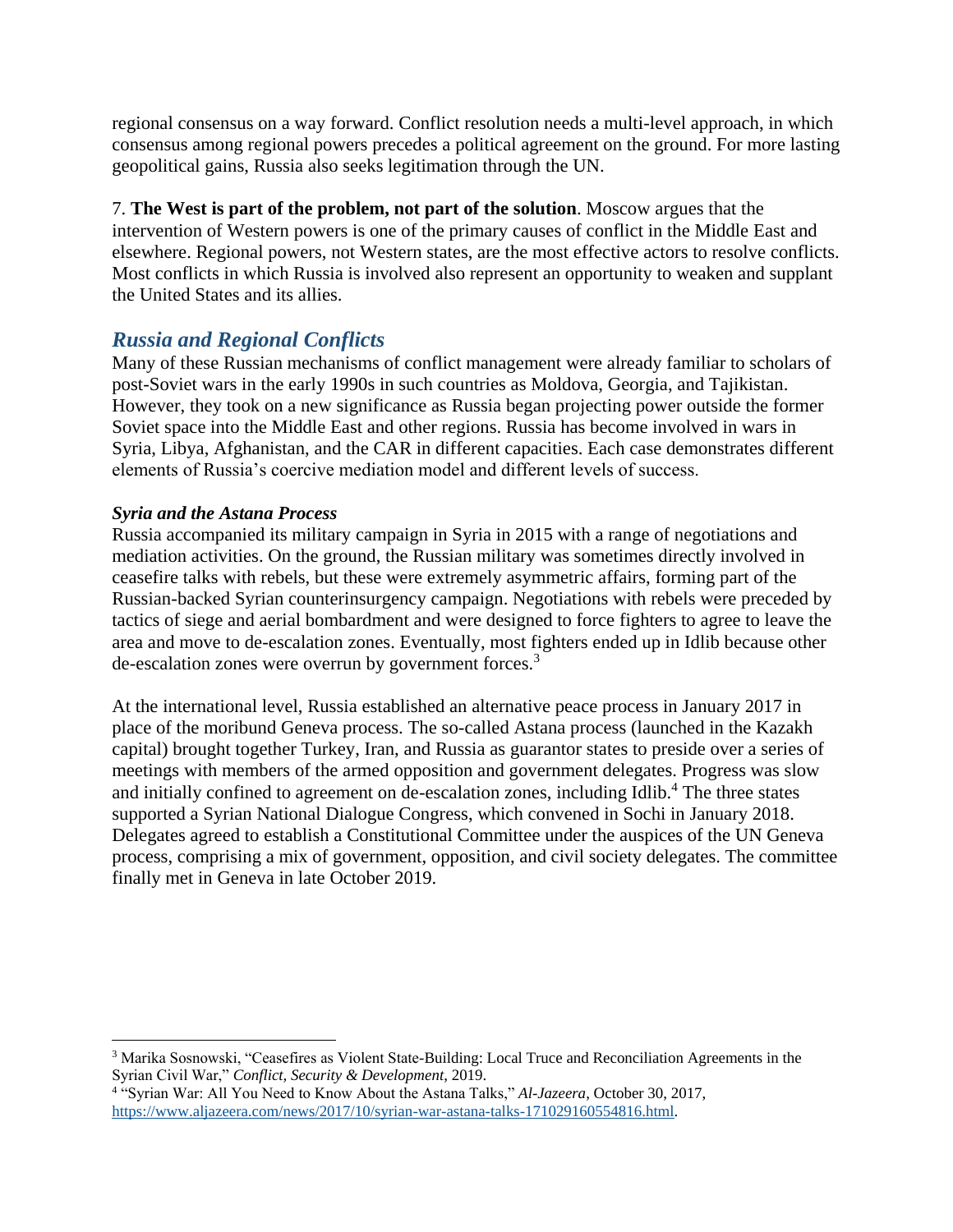The Constitutional Committee made little headway, partly because the Syrian government had little interest in compromise with the opposition, once it believed that a complete military victory was possible.<sup>5</sup> Russia and Turkey had fundamental policy differences over the future of Syria, and the Astana talks failed to resolve these issues. Although the Astana process did not produce a final political settlement, it enabled Russia to divide the opposition and eventually effectively take over the UN process and co-opt other parties to the conflict. The Astana initiative completely undercut alternative talks and effectively derailed attempts to unite opposition groups.

#### *Afghanistan*

 $\overline{\phantom{a}}$ 

Since 2016, Russia has attempted to develop an alternative peace process to resolve the conflict in Afghanistan through a series of talks known as the Moscow Format. This initiative followed the same two-level approach as in Syria: talks on a political settlement with regional powers and intra-Afghan talks and Russian engagement with different parties inside Afghanistan.

As elsewhere, Russia used its engagement with armed groups on the ground—including the Taliban—to leverage a position in the peace process. Regional talks on Afghanistan began with a meeting in December 2016 of Russian, Pakistani, and Chinese diplomats.<sup>6</sup> This became the core of a widening set of negotiations among regional players—with China, Iran, Pakistan, and Russia playing central roles, with India and the Central Asian states also involved. Talks in this format in 2017 did not lead to any major breakthrough, but in November 2018, Moscow brokered a further Moscow Format–style summit of regional powers, but this time with an intra-Afghan meeting that included the Taliban for the first time.

As talks got underway between the United States and the Taliban in 2019, Russia continued to pursue its own parallel track. On February 5–6, 2019, Russia hosted a so-called Intra-Afghan Dialogue in Moscow, attended by powerful opposition figures and a Taliban delegation.<sup>7</sup> There was a further meeting in May; a Taliban delegation visited Moscow in September, during a hiatus in the U.S. talks. None of these meetings made any progress on a political settlement, but they ensured that Russia retained a key role in the process. Russia publicly supported a peace deal between the United States and the Taliban in February 2020, but many officials were skeptical that it would succeed. Russia remained ready to restart its own regional approach should the U.S. negotiations falter. In June 2020, Russia engaged in a new round of international diplomacy – with regional powers and with the U.S. – to encourage the government and the Taliban to initiate peace talks.

<sup>5</sup> Syrian leader Bashar al-Assad pointed out that, "Legally, we are not a part of the Constitutional Committee," and said that the government recognized only the Russia-led Sochi process. See Lara Seligman and Colum Lynch, "As Assad Gains Ground, New Syria Talks Offer Little Hope of Peace," *Foreign Policy*, November 12, 2019, [https://foreignpolicy.com/2019/11/12/as-assad-gains-ground-new-syria-talks-offer-little-hope-of-peace.](https://foreignpolicy.com/2019/11/12/as-assad-gains-ground-new-syria-talks-offer-little-hope-of-peace)

<sup>6</sup> Peter Hobson, "Russia, Pakistan, China Warn of Increased Islamic State Threat in Afghanistan," Reuters, December 27, 2016[, http://www.reuters.com/article/us-afghanistan-taliban-russia-pakistan-c-idUSKBN14G19I.](http://www.reuters.com/article/us-afghanistan-taliban-russia-pakistan-c-idUSKBN14G19I)

<sup>7</sup> "Taliban, Afghan Delegations Hail 'Successful' Moscow Meeting, Pledge to Meet Again," Radio Free Europe/Radio Liberty, February 7, 2019, [https://www.rferl.org/a/taliban-afghan-delegation-say-talks-to](https://www.rferl.org/a/taliban-afghan-delegation-say-talks-to-continue/29756223.html)[continue/29756223.html.](https://www.rferl.org/a/taliban-afghan-delegation-say-talks-to-continue/29756223.html)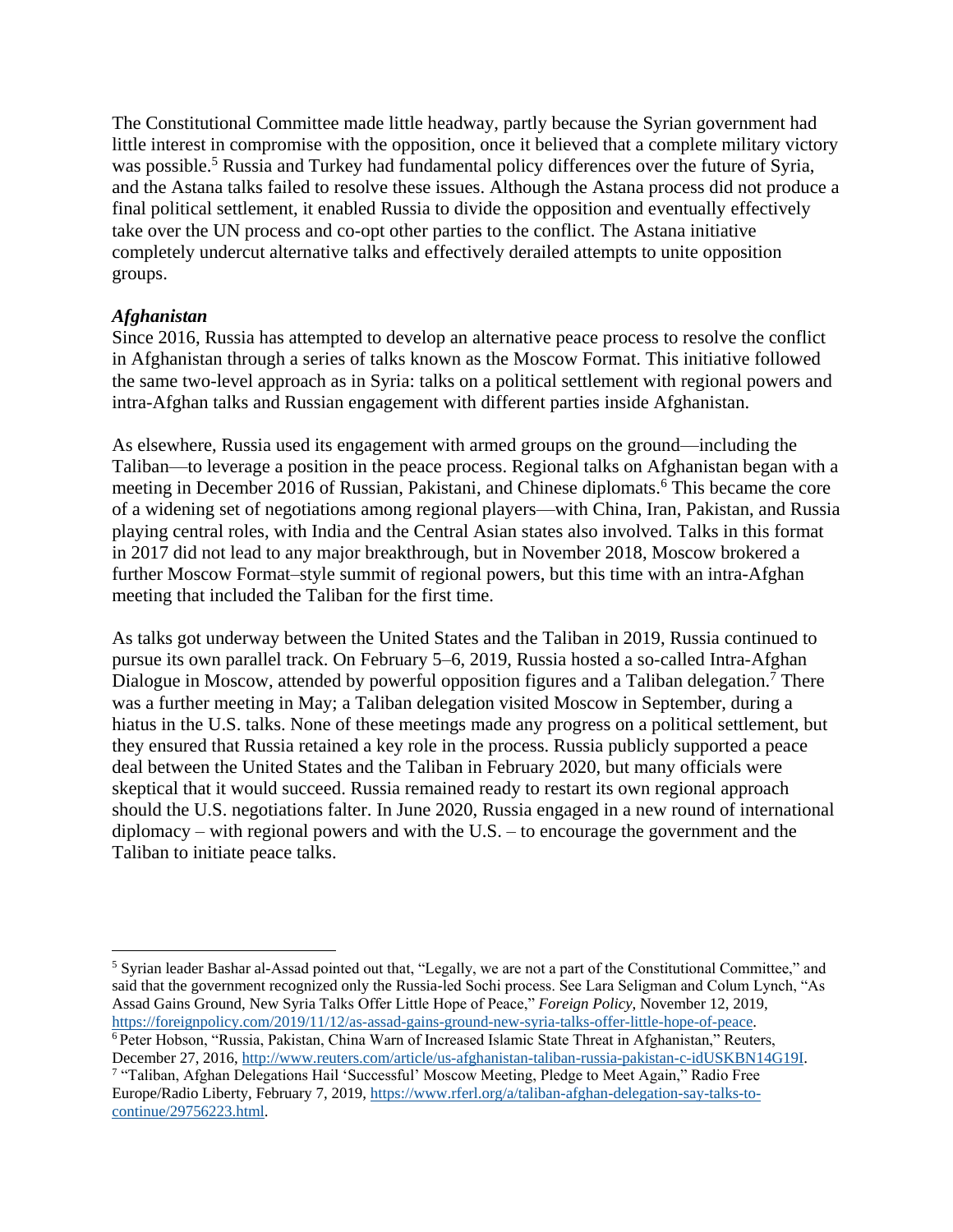#### *Libya*

Russia's role in the Libyan conflict followed some of the same principles as other types of coercive mediation, but it also demonstrated the difficulty of managing proxies—a major challenge in Russia's coercive mediation. By early 2020, Russia's unofficial backing for General Haftar and his Libyan National Army (LNA) had grown significantly: At least 1,000 mercenaries of PMC Wagner, a Russian private military company, were reportedly working with the Libyan National Army, supported by Egypt, Saudi Arabia, and the United Arab Emirates. Meanwhile, Turkey had begun to provide growing military support and troop deployments for the UNrecognized Government of National Accord (GNA) of Libya, led by Prime Minister Fayez al-Sarraj.

The stage seemed to be set for a new Astana-style peace process, in which Russia and Turkey would deliver their own proxies and share influence in a post-conflict Libya. The two leaders presided over negotiations between the two sides in Moscow in January 2020, but Russia's calculation that it could deliver Haftar backfired. Haftar refused to sign up to a ceasefire either in Moscow or at the subsequent Berlin conference on January 19, and he resumed his offensive on Tripoli. The Libya case demonstrated how difficult it can be to control the activities of proxies in a conflict. Because Haftar had numerous backers in addition to Russia (including Egypt and UAE), he had sufficient room for maneuver to avoid a Turkish-Russian deal at his expense. His subsequent retreat from Tripoli in May 2020 and the strengthened position of the Turkey-backed GNA once again threw the whole situation into flux.

#### *Central African Republic*

 $\overline{\phantom{a}}$ 

In the CAR, Russian officials and private companies with close connections to the Russian state have engaged in peace talks with rebels. Much of this initiative appears to have been freelancing by self-styled Russian negotiators, often with the primary aim of securing access to mineral resources for private Russian companies, but also to bolster the regime of CAR President Faustin-Archange Touadéra. The president had turned to Moscow for arms and training in 2017, after fighting flared between pro-government militias and anti-Seleka and other rebel groups. During 2018, mercenaries linked to PMC Wagner were involved in training CAR fighters; in addition, Valery Zakharov, a Russian, was appointed as security advisor to Touadéra and brought in a Russian close-protection team for the president. Zakharov himself reportedly was involved in several negotiations with rebels.

In July and August 2018, Russian negotiators (it is not clear whether they were government officials or Wagner employees) met with rebel groups in Khartoum to try to finalize a peace deal. This Russian-Sudanese initiative appeared to undermine an African Union–led mediation process launched earlier in the year. The Russian initiative caused international controversy and a split in the UN Security Council, but it probably had the benefit of encouraging a major push by France and the United States to support the African Union initiative more strongly. Intense diplomacy by the African Union resulted in that peace process subsuming the Russian-Sudanese peace initiative. A Political Agreement for Peace and Reconciliation was finally signed in Bangui on February 6, 2019, under the auspices of the African Union and the United Nations, but with Russian support.<sup>8</sup>

<sup>8</sup> International Crisis Group, *Making the Central African Republic's Latest Peace Agreement Stick*, Brussels, Report No. 277, June 18, 2019.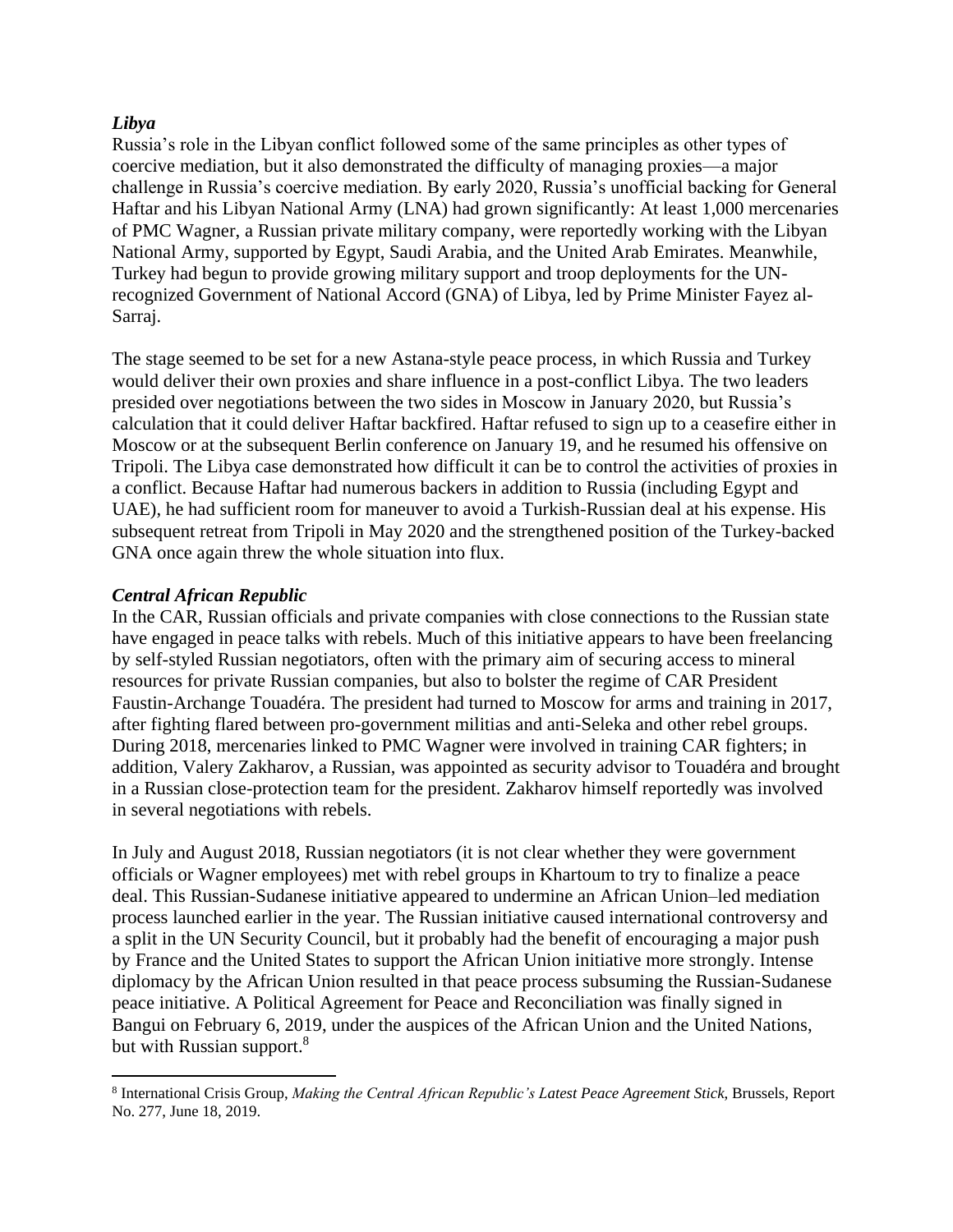# *Conclusion*

 $\overline{\phantom{a}}$ 

During the 2010s, Russia demonstrated growing ambitions to become a global security actor once more. In addition to selling arms and providing security assistance, Moscow also styled itself as a potential mediator in conflicts. In the Middle East, alongside its role in Libya and Syria, Russia has also offered to mediate in the Yemen civil war<sup>9</sup> and in the Israeli-Palestinian conflict. It has also proposed a new security concept for the Gulf region. In 2019, Russia offered to mediate to reduce tensions between India and Pakistan.<sup>10</sup> None of these initiatives has produced a breakthrough, but they demonstrate Russia's willingness to play a wider political and diplomatic role in the region. $^{11}$ 

Russia has many of the instruments needed to make headway in complex peace negotiations, including good intelligence and analytical capabilities and an effective diplomatic service. But so far, Russia has had mixed success. Its model has two major conceptual flaws. First, Russia rightly points out that peace negotiations need to consider power politics, including the interests of regional powers. At times, however, a focus on great-power rivalries oversimplifies conflicts and overlooks complex local dynamics that can derail international initiatives. Second, Russia's unwillingness to address underlying grievances or political injustices makes it difficult to achieve a sustainable peace. At best, coercive mediation leads to an imposition of an illiberal or authoritarian peace, but without addressing deeper social and political problems, there is a risk that violent conflict will reemerge in the future.

Nevertheless, the coercive mediation model poses a challenge to rethink many aspects of liberal conflict resolution and peacebuilding. Conflict resolution efforts need to take more account of international power politics and be based on a realistic appraisal of the balance of forces inside a country, without giving up on the need to address underlying grievances and injustices. Russia's mediation initiatives should at least galvanize other parties to become more active in seeking ways to halt civil wars and end deadly conflict.

<sup>9</sup> Samuel Ramani, "Can Russia Play a Role in Ending the Yemeni Civil War?" Middle East Institute, August 12, 2019, [https://www.mei.edu/publications/can-russia-play-role-ending-yemeni-civil-war.](https://www.mei.edu/publications/can-russia-play-role-ending-yemeni-civil-war)

<sup>&</sup>lt;sup>10</sup> Maxim Rodionov and Tom Balmforth, "Russia Offers to Help Mediate Between India and Pakistan," Reuters, February 28, 2019[, https://www.reuters.com/article/us-india-kashmir-russia/russia-offers-to-help-mediate-between](https://www.reuters.com/article/us-india-kashmir-russia/russia-offers-to-help-mediate-between-india-and-pakistan-idUSKCN1QH1EI)[india-and-pakistan-idUSKCN1QH1EI.](https://www.reuters.com/article/us-india-kashmir-russia/russia-offers-to-help-mediate-between-india-and-pakistan-idUSKCN1QH1EI)

<sup>&</sup>lt;sup>11</sup> Marianna Belenkaya, "Ot Livii do ubiystva Suleymani. Chto oznachayet dlya Rossii novaya nestabil'nost' na Blizhnem Vostoke," Carnegie Moscow Center, 2020, [https://carnegie.ru/commentary/80698.](https://carnegie.ru/commentary/80698)